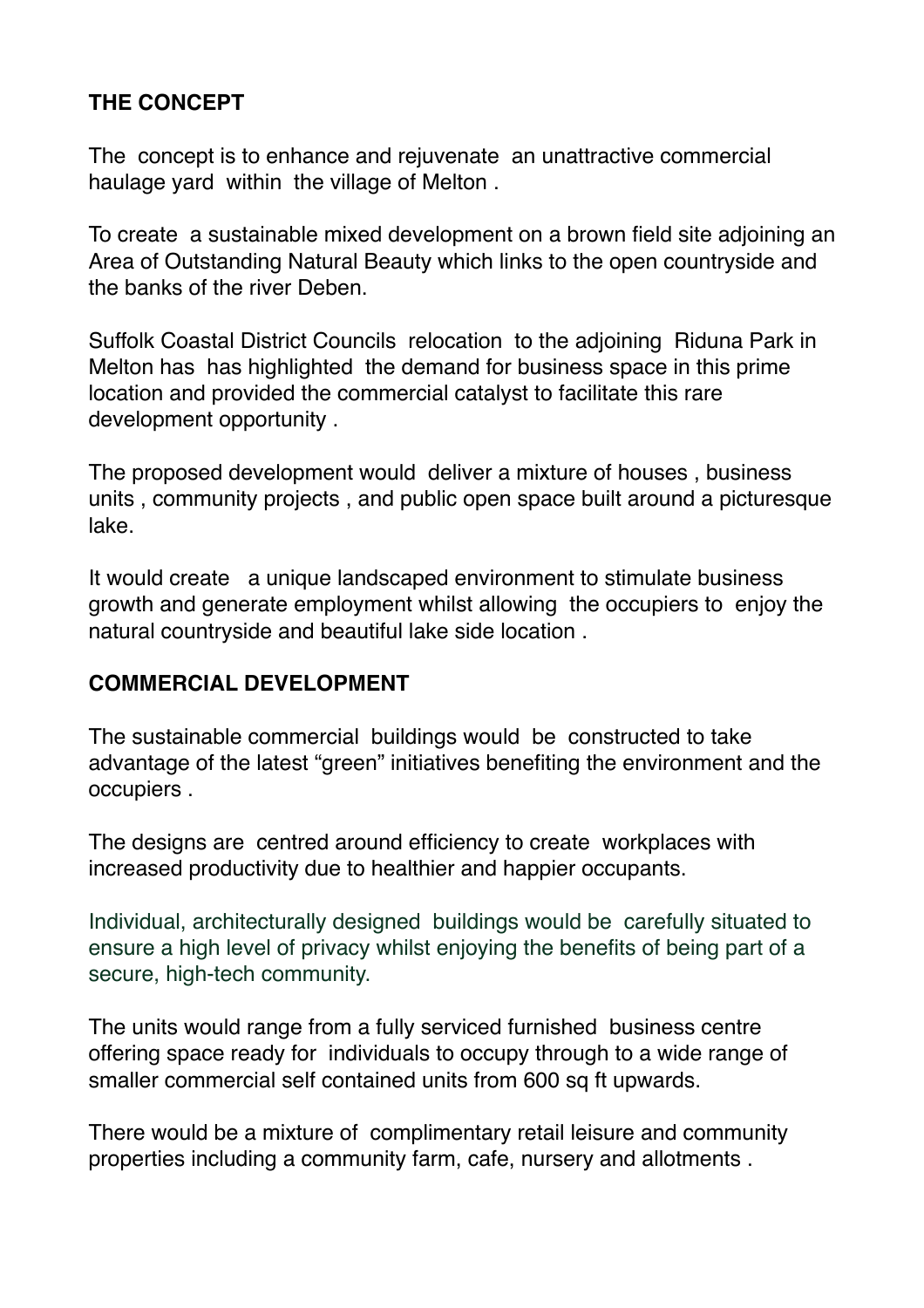This well tested model would allow new businesses to leave home and enter the commercial world with ease being able to quickly establish themselves and grow with the minimum of stress and without having having to leave the location .

# **The Business Centre**

would offer a communal facility for occupiers from one person upwards, each having their own identity a fully fitted office and all the modern business facilities :

High Speed Internet , Board Room , Meeting Rooms , Cafe , Receptionist and Postal Collection .

### **Individual Units**

would be available in a range of sizes from 600 upwards to cater for a wide variety of businesses as they grow .

Modern working spaces with feature full height windows, individual kitchen and WC's , suspended ceilings , LED lighting , creating a light and airy environment for the occupiers with a feeling of space .

#### **Terms**

**Business Centre Units** would be available on short licences to give immediate occupation , the rent would be fully inclusive of furniture , lighting , heating , insurance , and maintenance with a 14 day notice period .

**Stand Alone Units** would be on internal repairing and decorating " flexi " leases offering the occupiers a rolling 3 month break clause after the first 12 months .

Rents payable monthly with the tenants paying for their own metered services

The aim is to let the tenants occupy the property to get on with their businesses without having the worry and costs of looking after the property .

### **Flexibility**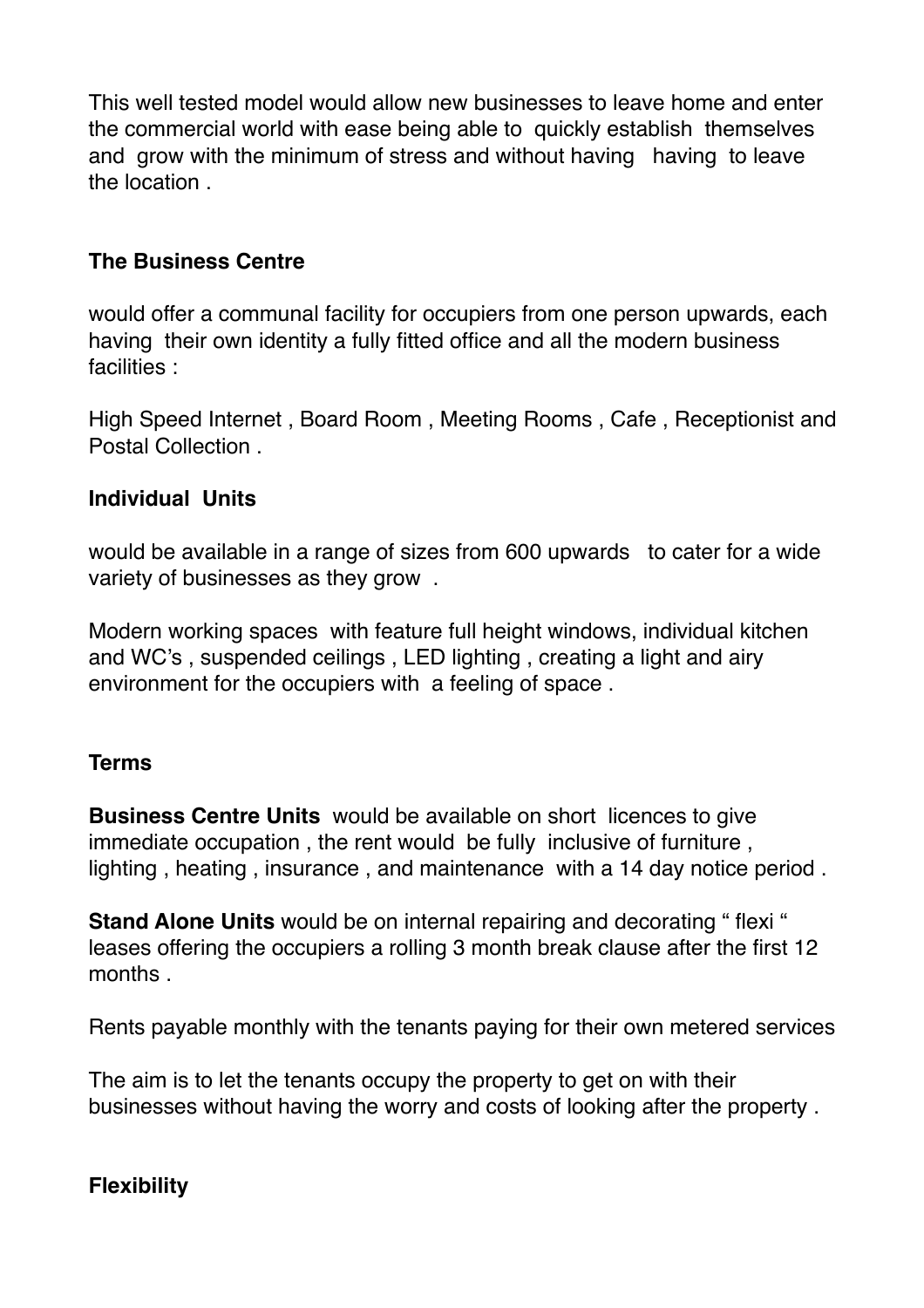By offering occupiers total flexibility it reduces the initial worry of entering the commercial world and stimulates start up businesses and growth as well as providing a quick solution for established businesses looking to move to the area .

New business joining the business centre would form part of an established community with access to a wide range of commercial services and expertise to guide and assist them.

Professional receptionists and staff would make the experience in the centre equivalent to having their own office without any of the set up costs .

As businesses grow they would be able to expand into multiple offices within the centre and then into stand alone units with the minimum of inconvenience and cost .

### **Facilities**

To compliment the business community there would be a discrete mix of retail units, cafe, creche,children's farm, allotments and other community facilities including a lake .

# **Outside**

The low density development of the site will allow extensive landscaping and open areas overlooking the community lake and larger public open space and facilitate the provision of extensive parking .

Linking everything together would be a network of paths and walkways allowing the businesses to flow together and outside in a rather unique way .

### **Parking**

The nature,layout and location of the estate would encourage people to cycle, walk and use public transport to come to work and the estate will be designed to accommodate the level of parking required for this type of development to function smoothly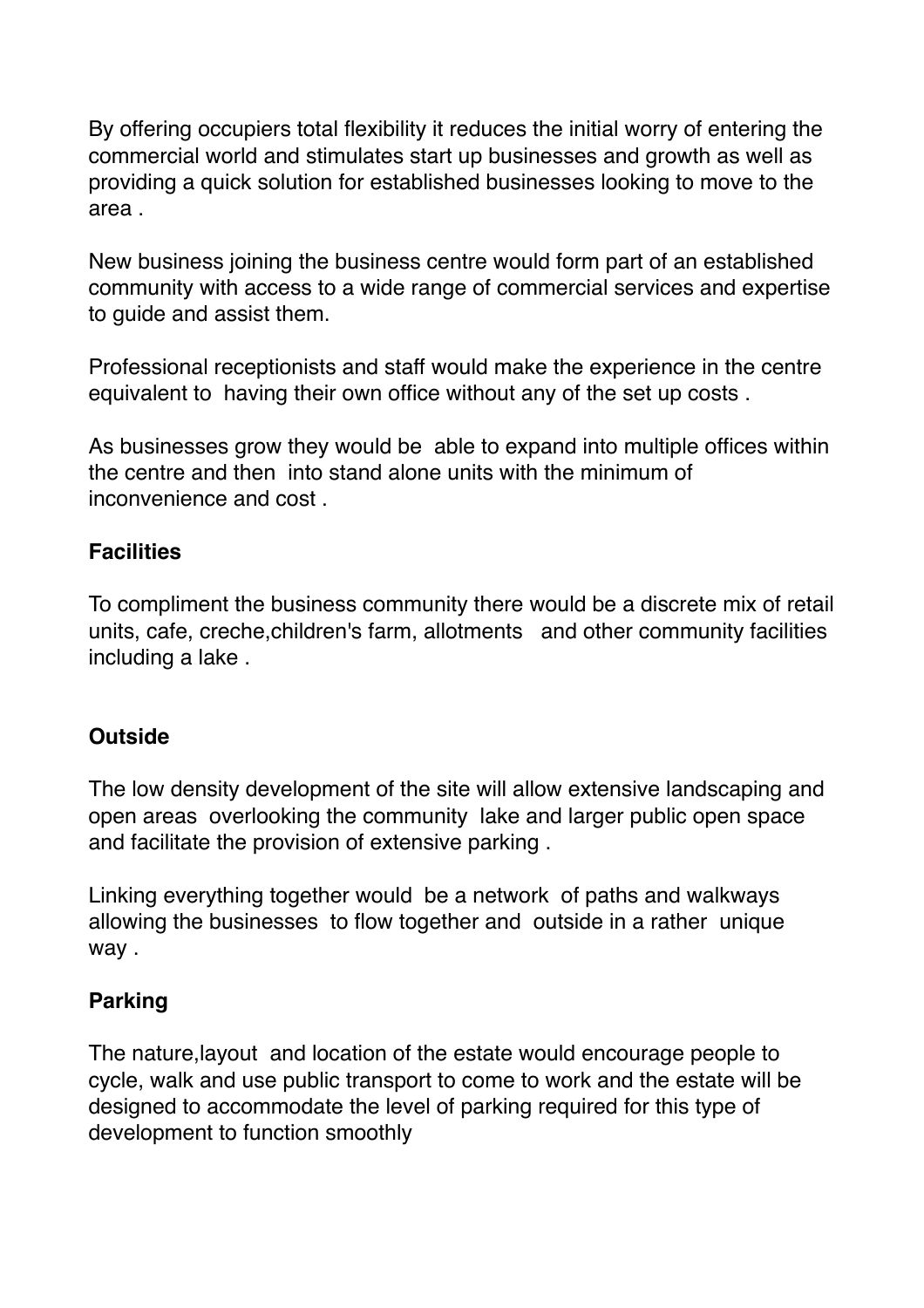In addition an overspill car parking area would be dedicated to the main line railway station to improve the existing facility .

# **HOUSING**

The proposal is for a careful mix of both social housing and financially affordable houses which would be created around a common green with lots of open areas and accessible parking .

The eco friendly designed houses would be smaller in scale to sit within the existing landscape and to provide one and two bedrooms dwellings suitable for first time buyers , and down sizing purchasers .

The access is proposed to be independent of the commercial development through the adjoining residential development .

There would be a few larger architecturally designed eco friendly timber framed houses in the north east corner of the site .

Opportunities for self build and assisted mortgage schemes would be considered subject to demand .

# **LAKE**

The creation of the lake would mitigate the high risk of flooding.

Excavating a natural flood lagoon and using material excavated from the lake to raise the surrounding ground to move the commercial development above the current flood risk zone.

The lake would provide an attractive feature to all of the businesses surrounding and a community facility for swimming sailing and other appropriate water activities .